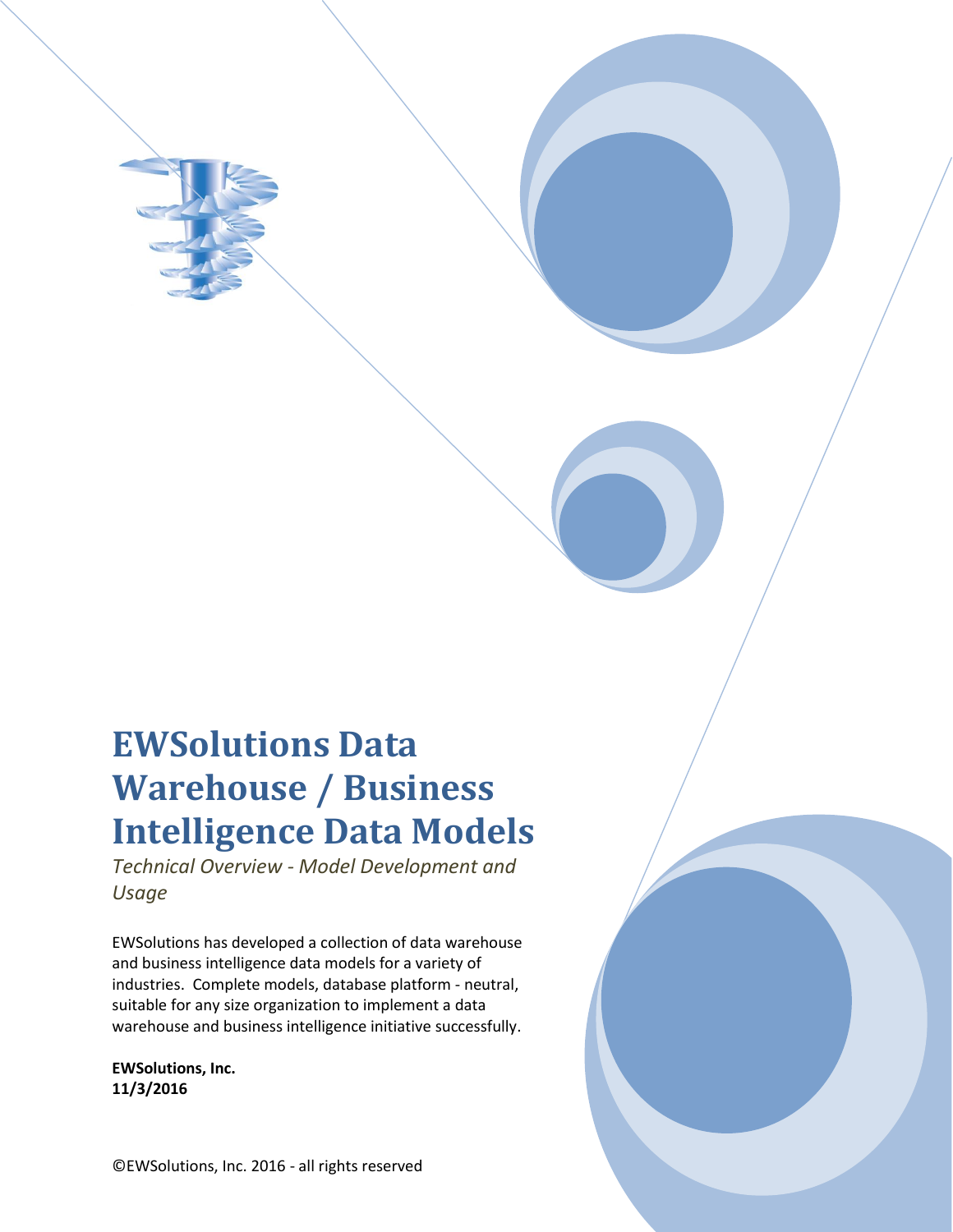## **Table of Contents**

## <span id="page-1-0"></span>**Introduction**

Many organizations struggle with the development and implementation of a data warehouse and business intelligence (DW/BI) environment, in part due to a lack of validated requirements for decision support and analytics. By their nature, data warehouses can be a challenge for data management and development professionals to discern the correct business requirements (concepts, entities, attributes, relationships) among the amount of data available in any organization.

Since its inception in 1997, EWSolutions has created and maintained data warehouses and business intelligence / analytics environments in almost every industry, for organizations of every size. All of these efforts began with the development of a series of data models that represent the business / activity, and detail the data needs for an effective analytical capability.

Based on the efforts of numerous senior consultants in data warehousing, data architecture and data modeling, and with the support of many client partners, EWSolutions offers a collection of data warehouse / business intelligence models to the public, at a price far below any competition.

The industries modeled include:

- Law Enforcement
- Healthcare Clinical
- Financial Accounting
- Funds Investment

Each model set contains the following components: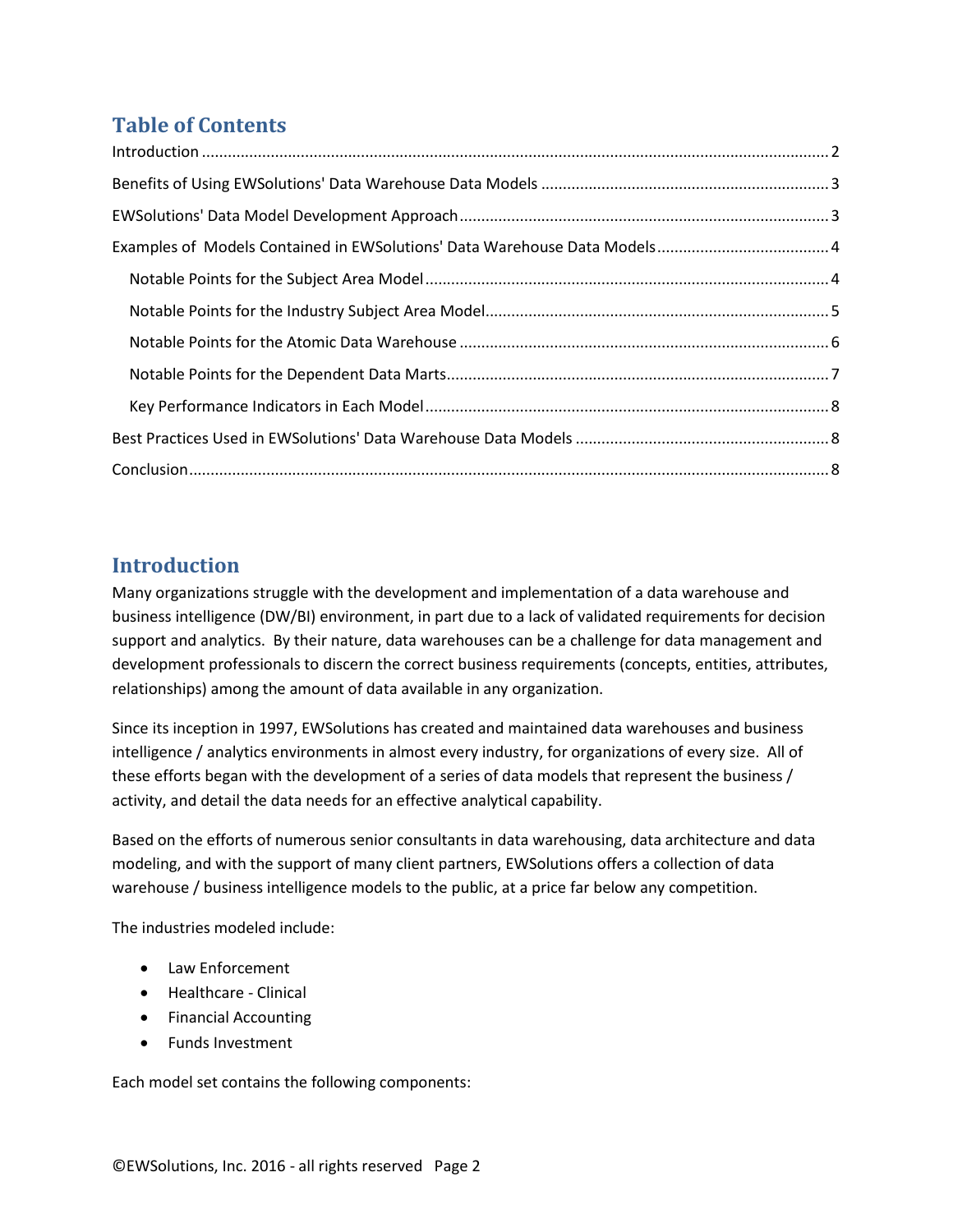- Industry Subject Area Model
- Industry Conceptual Data Model
- Atomic Level Data Warehouse Logical Data Model (3rd normal form)
- Dependent Data Mart Logical Data Models (dimensional form)

Additionally, all models include:

- Industry and Common Vocabulary document Business Glossary and Data Dictionary
- Modeling Standards document

These models can form the basis for a robust, scalable data warehouse for the chosen industry, saving the organization many hours in discovery, design, and implementation. All the models are extensible, and the organization can customize the model to suit its needs.

## <span id="page-2-0"></span>**Benefits of Using EWSolutions' Data Warehouse Data Models**

There are numerous benefits to implementing an EWSolutions' data warehouse data model, including:

- EWSolutions uses industry standards (ISO 11179 and others) for naming standards and definitions in all models
- Each model leverages many hours experience from complex client situations along with superior practitioner skills in data architecture, data modeling, data warehousing and business intelligence
- Model's use improves opportunities for proper reuse of data objects and analysis
- Model provides a framework for industry knowledge, to allow organizations to compare their data and practices against standards and proven practices in their industry
- Model's use allows for development of robust entities with appropriate attributes, defined according to a combination of industry standards and company practices
- Model serves as basis for improving model development within the organization, demonstrating best practices and iterative model development
- Models are flexible, scalable, and extensible allowing for extensions and customizations while retaining best practices

## <span id="page-2-1"></span>**EWSolutions' Data Model Development Approach**

EWSolutions recognizes that data modeling is an iterative process, so the company follows a proven modeling paradigm of developing multiple levels of data models to **align the data warehouse with business requirements.**

This paradigm enables more rapid adaptation for client requirements because of the business emphasis of the models. Finally, the business is modeled before the solution (data warehouse & data marts), which is the most effective way to discover and document all business requirements.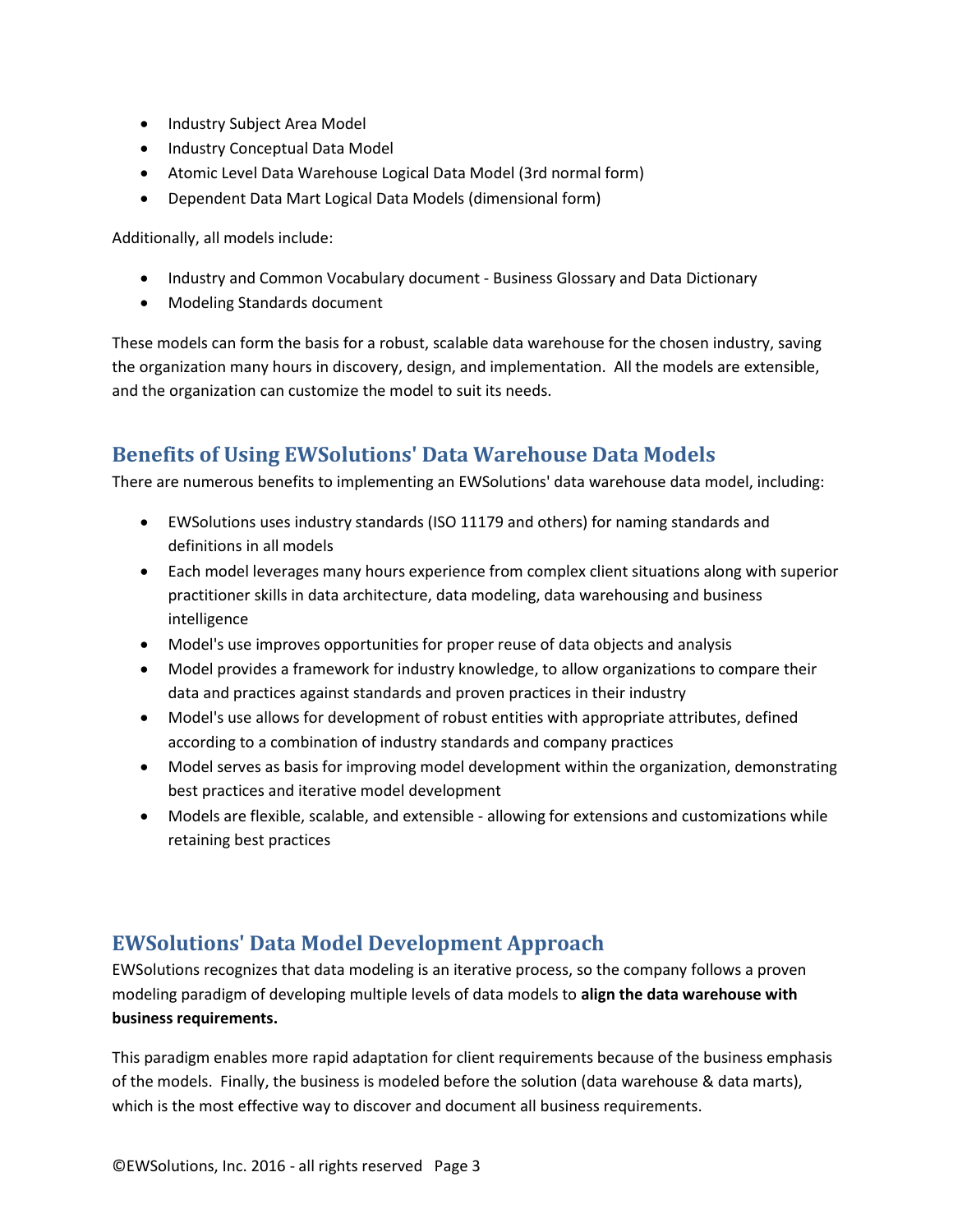All data models are database-platform independent, so an organization can elect to implement the models through its chosen database management system. Complete DDL (data definition language) and diagrams are provided for each model.

# <span id="page-3-0"></span>**Examples of Models Contained in EWSolutions' Data Warehouse Data Models**



#### <span id="page-3-1"></span>**Notable Points for the Subject Area Model**

- $\triangleright$  Common Subject Area Model applicable to almost every industry
- $\triangleright$  Industry-based Subject Area Model created from this common model, allows for organization and industry specific requirements
- $\triangleright$  Decomposes the enterprise by key subject areas for modeling organization, modeling prioritization and for data governance
- $\triangleright$  Subject orientation, versus process orientation, is a critical component of best practice data modeling, allowing for normalization and reuse, improved data quality and metadata management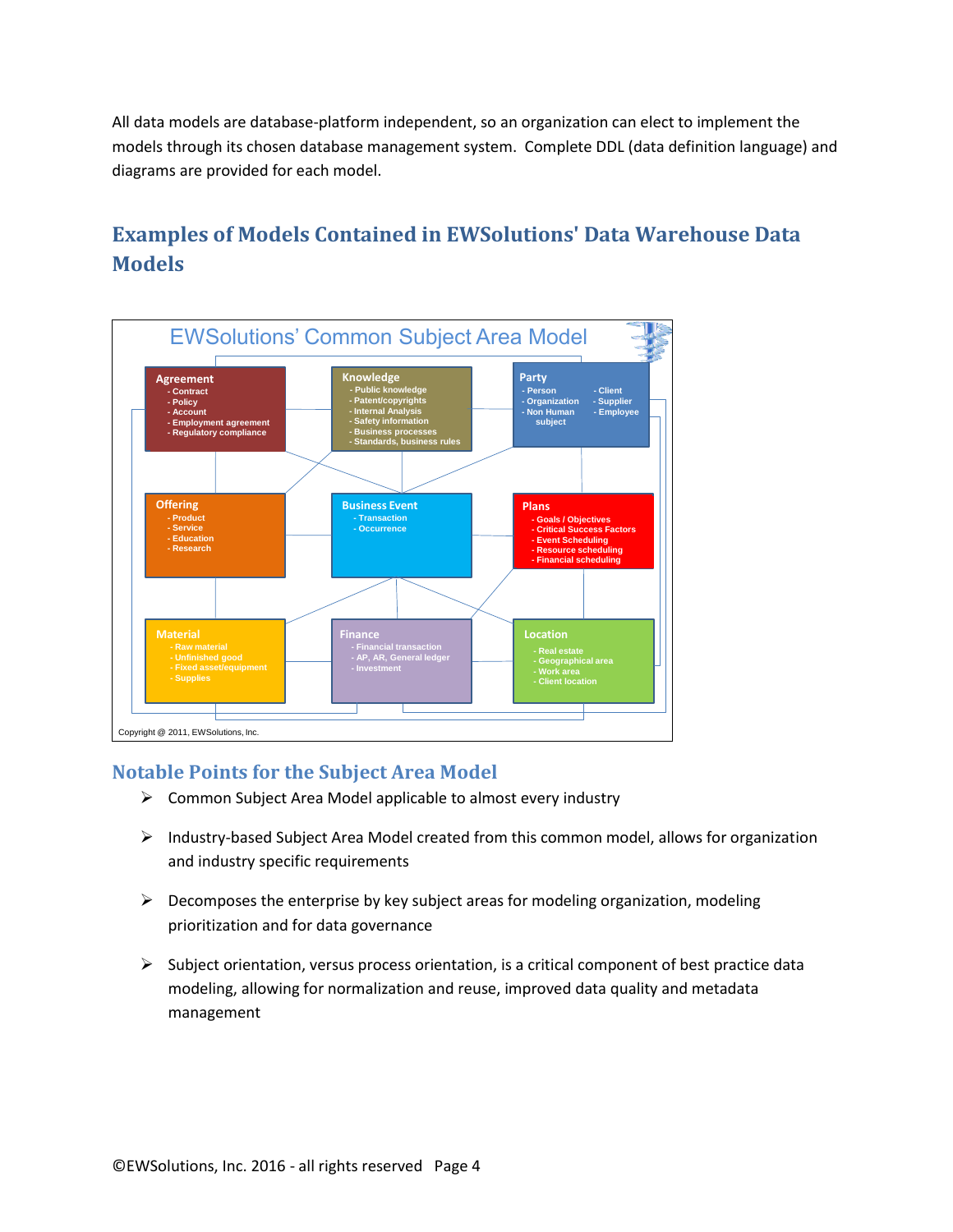

#### <span id="page-4-0"></span>**Notable Points for the Industry Subject Area Model**

- > Industry-based Subject Area Model created from the common subject area model, allows for organization and industry specific requirements
- $\triangleright$  Decomposes the enterprise by key subject areas for modeling organization, modeling prioritization and for data governance
- $\triangleright$  Assists the enterprise to develop industry specific views of data and relationships based on the common subject area model, informed by the organization's business requirements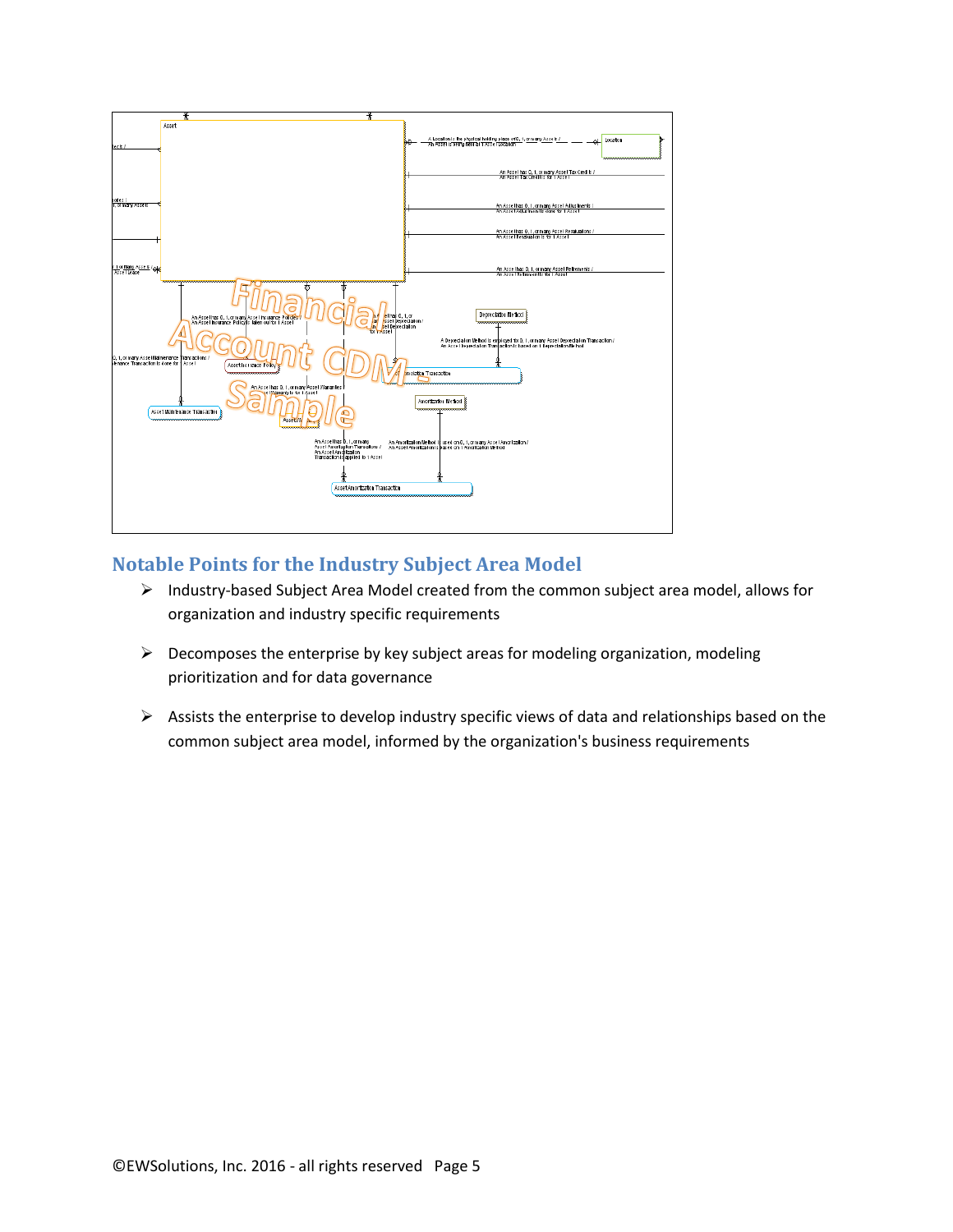

#### <span id="page-5-0"></span>**Notable Points for the Atomic Data Warehouse**

- $\triangleright$  The Atomic Data Warehouse is the central hub in which cleansed, standardized, and integrated data is stored in a mostly 3NF format (non-decomposable, non-redundant)
- $\triangleright$  Sole source for dependent, dimensional Data Marts
- $\triangleright$  Logical and physical representations of all objects
- $\triangleright$  Nearly every table has record versioning in place (except for very small, static tables) to facilitate the most thorough historical analysis possible
- $\triangleright$  Surrogate keys are used heavily for simplicity, ease of use, and performance
- Whenever a surrogate key is used –alternate key(s) (AK) are used to identify the natural key(s) to retain business meaning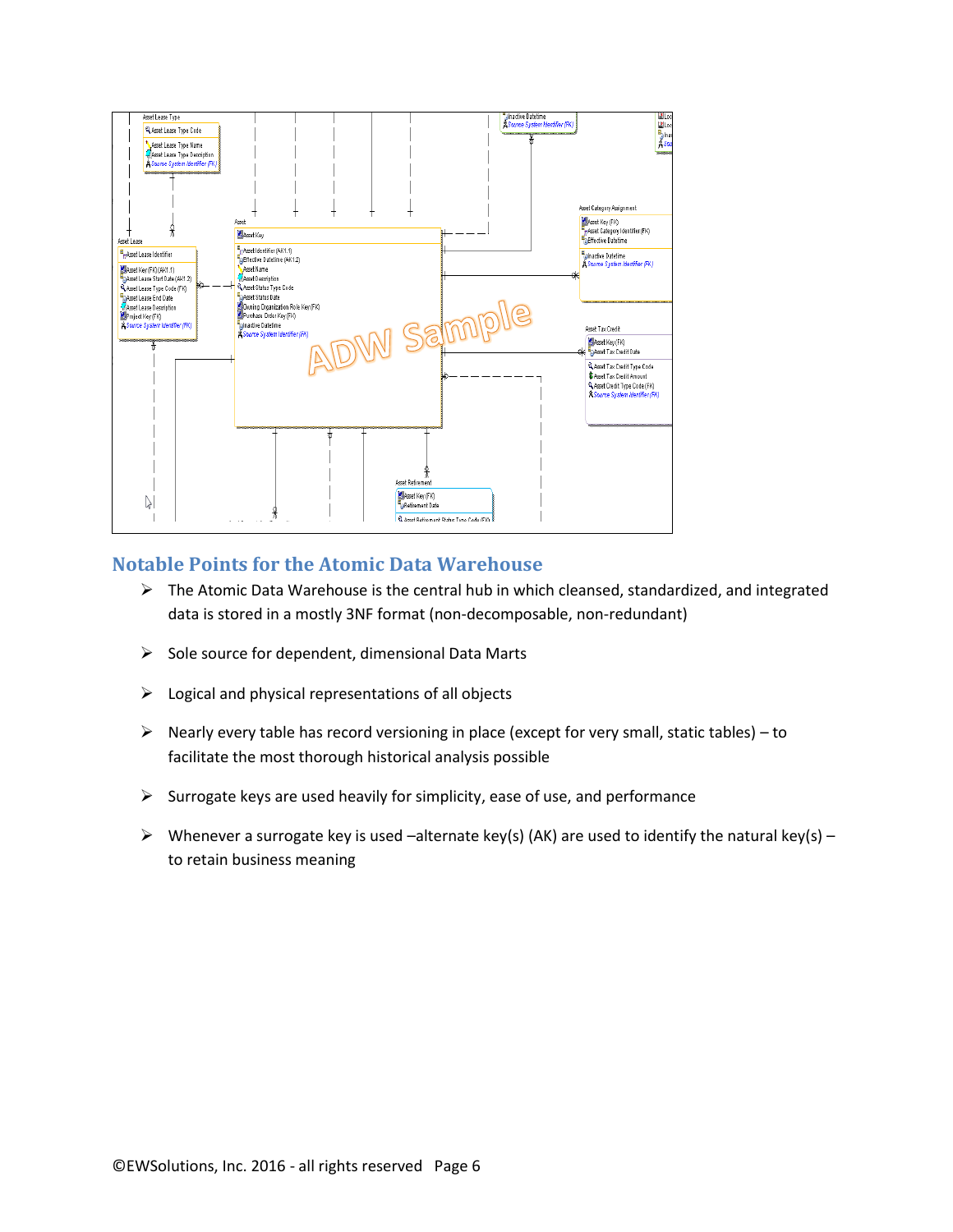

#### <span id="page-6-0"></span>**Notable Points for the Dependent Data Marts**

- $\triangleright$  Dimensional model suited to high performance analytics and reporting on high volumes of data
- $\triangleright$  Utilizes conformed dimensions to enable drill-across from one analysis area to another
- $\triangleright$  Designed to support KPI's that many organizations are interested in measuring
	- $\triangleright$  KPIs based on the industry
- $\triangleright$  Highly de-normalized for query performance and ease of use
- $\triangleright$  Includes mapping to the ADW to facilitate rapid deployment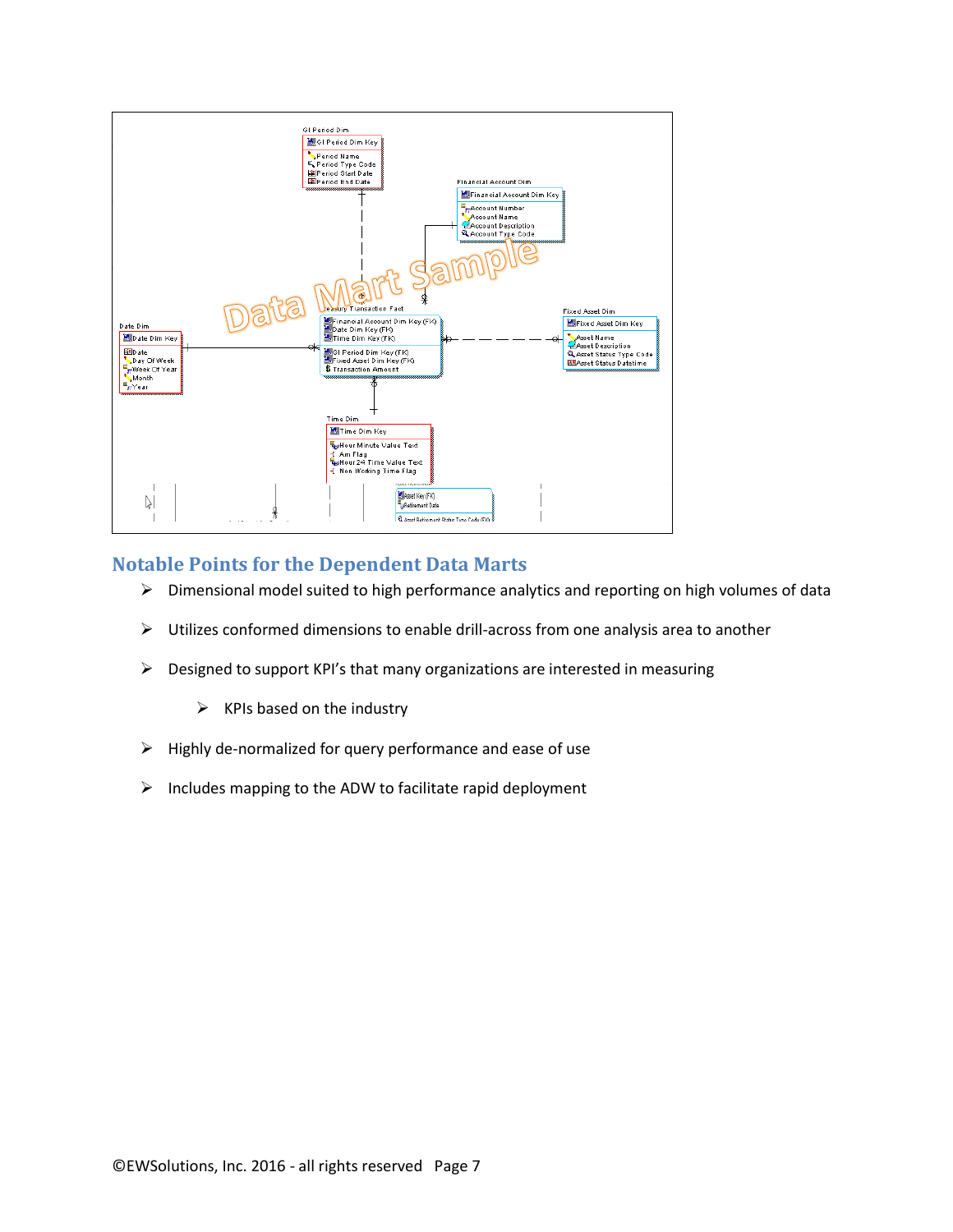| <b>KPI</b>                                      | <b>Description</b>                                                                                                        |   | KPI                                                                             | <b>Description</b>                                                                                                      |
|-------------------------------------------------|---------------------------------------------------------------------------------------------------------------------------|---|---------------------------------------------------------------------------------|-------------------------------------------------------------------------------------------------------------------------|
| <b>Cumulative Annual Growth Rate</b><br>(CAGR)  | What is the Cumulative Annual Growth<br>Rate of the company for a certain<br>number of years?                             | Ō | What is the difference between<br>baselined budgeted costs and<br>actual costs? | Deviation of planned budget                                                                                             |
| Operating margin                                | What is the Operating Margin of the<br>company for a particular period?                                                   |   | Cycle time for expense<br>reimbursements                                        | What is the average cycle time in number of days<br>that it takes to approve and schedule<br>reimbursement?             |
| Sales, General & Administrative<br>Costs (SG&A) | What are the SG&A costs for the somp<br>for a particular <b>r</b> rid                                                     |   | <b>EN PO ES DE</b><br><b>rocessed</b> per                                       | How many expense claims are processed per full-<br>time employed AP clerk?                                              |
| <b>Accounts Days Payable</b>                    | What is the comp $\mathbf{h}$ .<br>cu ent average<br>pavable period?                                                      |   | Purchase price variance                                                         | What is the difference between the actual<br>purchase price and the standard price for an<br>item?                      |
| Discounts Lost                                  | How much does the company lose by not<br>paying invoices in time to take advantage of<br>payment terms' discount periods? |   | Expenses claims processed per<br><b>FTE</b>                                     | How many expense claims are processed per full-<br>time employed AP clerk?                                              |
| <b>Accounts Receivable Days</b>                 | What is the average length of customer<br>payment collection period?                                                      |   | <b>Return on Equity (ROE)</b>                                                   | What is the Return on Equity (ROE) for the<br>company for a particular period?                                          |
| Monetary value of invoices<br>outstanding       | What is the total amount of outstanding<br>supplier invoices, i.e., whose payments have<br>not been made?                 |   | <b>Degree of Asset Depreciation</b>                                             | What is the degree of depreciation of asset, on a<br>scale of 0 to 1, for the company at a particular<br>point in time? |
| <b>Number of Invoices Outstanding</b>           | What is the number of supplier invoices<br>outstanding for a particular period?                                           |   | What is the difference between<br>baselined budgeted costs and<br>actual costs? | Deviation of planned budget                                                                                             |

#### <span id="page-7-0"></span>**Key Performance Indicators in Each Model**

- Each EWSolutions' Data Mart enables rapid generation of Key Performance Indicators (KPI)
- $\triangleright$  A large selection of KPIs can be generated from the Data Mart without any modification to the data mart model
- $\triangleright$  Model can also support many other types of KPIs, and analyses with organization-based extensions / customizations

## <span id="page-7-1"></span>**Best Practices Used in EWSolutions' Data Warehouse Data Models**

- Data rationalization
- Normalization
- Consistent de-normalization
- International and industry standards (ISO 11179), HL7, NEIM, GJXDM, etc..
- Appropriate meta-tags (traceability, load/update, confidence, etc..)
- Platform-adoptable Data Definition Language (DDL)

### <span id="page-7-2"></span>**Conclusion**

Acquiring and implementing an EWSolutions' data warehouse data model can save an organization numerous hours in discovery and data model development for a data warehouse or other business intelligence / analytics initiative. Using these models can improve the performance of the development team, the data governance team and data stewards, metadata management professionals. Through the